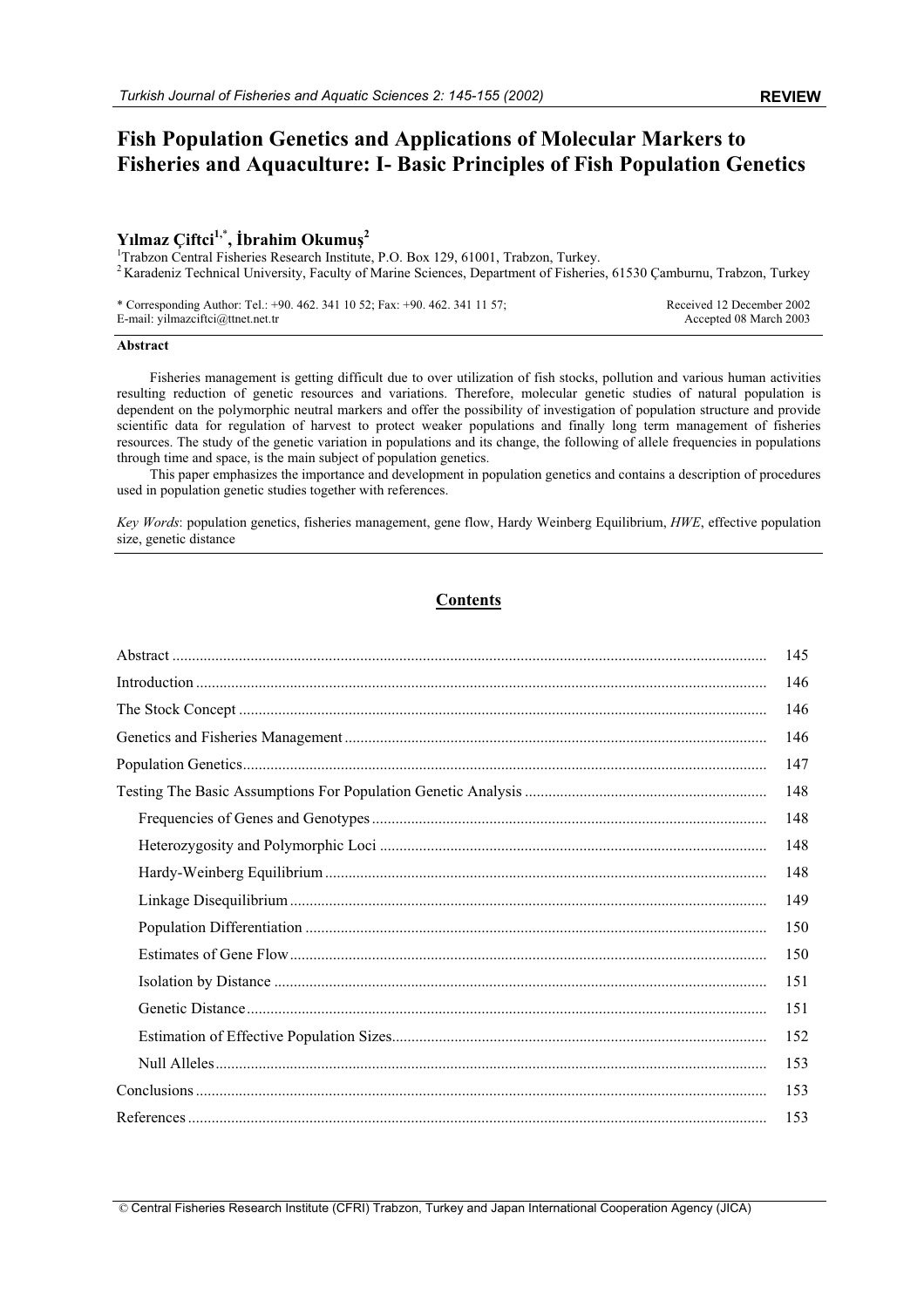# **Introduction**

Of all the animals and plants in the aquatic environment fish is the most important source of human food. They are the major source of protein for many people and constitute the main part of the diet in many cultures. Fish and fisheries not only provide a significant portion of the protein available for human consumption, but they are also an economically significant activity, providing jobs and investment opportunities and, for many countries, a means of improving the balance of international trade.

Most of the fish used for human consumption is obtained through exploitation of wild populations. The management of the wild populations comprising commercial or sport fisheries presents genetic problems that are unique to fisheries management. Reduction in the genetic resources of natural fish populations has become an important fisheries management problem. Much of the reduction is due to various human activities. Not only has the genetic diversity of many fish populations been altered, but many thousands of populations and species have been extirpated by pollution, over fishing exploitation, destruction of habitat, blockage of migration routes and other human developments (Ferguson, 1995). In nearly all cases, fishery management has largely been concerned with the immediate resource of interest; that is, the abundance and size of fish available for harvesting (Ward and Grewe, 1995). This short-term focus may be economically advantageous in the short run, but in the long term may cause extinction of the population. Concern with reduction of genetic resources in fish is part of a larger global concern for the genetic resources of the biosphere. For this reason, molecular genetic research should be strongly supported, for it is vital to the long-term management of fisheries resources (Park and Moran, 1995). This approach addresses two slightly different aspects of genetic resources: conservation of gene pools and conservation of genetic diversity.

The study of the genetic variation in populations and its change, the following of allele frequencies in populations through time and space, is the main subject of population genetics. Genetic variation is the raw material in a species and populations, which enables them to adapt to changes in their environment. New genetic variation arises in a population from either spontaneous mutation of a gene or by immigration from a population of genetically different individuals. The number and relative abundance of alleles in a population is a measure of genetic variation.

This fisheries genetics review series attempt to revise current knowledge and practices in fish population genetics and molecular markers and applications of the molecular genetics in fisheries management, conservation and aquaculture. The review is divided into two sections and is going to be published in successive issues of this Journal. Section one covers basic concepts of population genetics from fisheries management point of view, while sections two will focus on recent developments in molecular markers and their role in the management and conservation of natural fish populations and applications to aquaculture.

In this first section, principles of fish population genetics, testing the basic assumptions for population genetic analysis, departures from Hardy-Weinberg expectation, linkage disequilibrium between the loci, estimation of the genetic differentiation within and among populations, using genetic distance,  $F_{ST}$  and gene flow analyses, determination of frequencies of genes and genotypes, estimation of effective population sizes and null alleles have been outlined.

#### **The Stock Concept**

A fundamental problem for fisheries is the identification of populations of a species and this idea has been brought together with the definition of stock for management (Carvalho and Hauser, 1995). The term stock has been used in various management contexts with little or no genetic content. Several approaches have been advocated to solve this problem. Ihssen *et al*. (1981) defines a stock as "an intraspecific group of randomly mating individuals with temporal or spatial integrity". Larkin (1981) defined a stock as "a population of organisms which share a common gene pool, is sufficiently discrete to warrant consideration as a self-perpetuating system which can be managed." In fishery management, a unit of stock is normally regarded as a group of fish exploited in a specific area or by a specific method (Carvalho and Hauser, 1995).

The stock concept has two central arguments: that fish species are subdivided into local populations and that there may be genetic differences between local populations which are adaptive. If managers are to include genetic considerations in their decisions, they will need information on the biological differences between discrete local groups of a species and they will need to understand the genetic and ecological processes that influence discreteness (Palumbi, 1996; Ward and Grewe, 1995).

#### **Genetics and Fisheries Management**

Genetics and fishery management can interact in several ways. When the genetic population structure of a species is known, the distribution of subpopulations in mixed fisheries can be estimated (Utter, 1991). Regulation of harvest to protect weaker populations can be made based on these distributions. It is important to identify and regulate for genetic changes within a population because of differential harvests because of the drastic and long-term effects they may have on a population.

The genetic study of natural populations is dependent on the availability of polymorphic neutral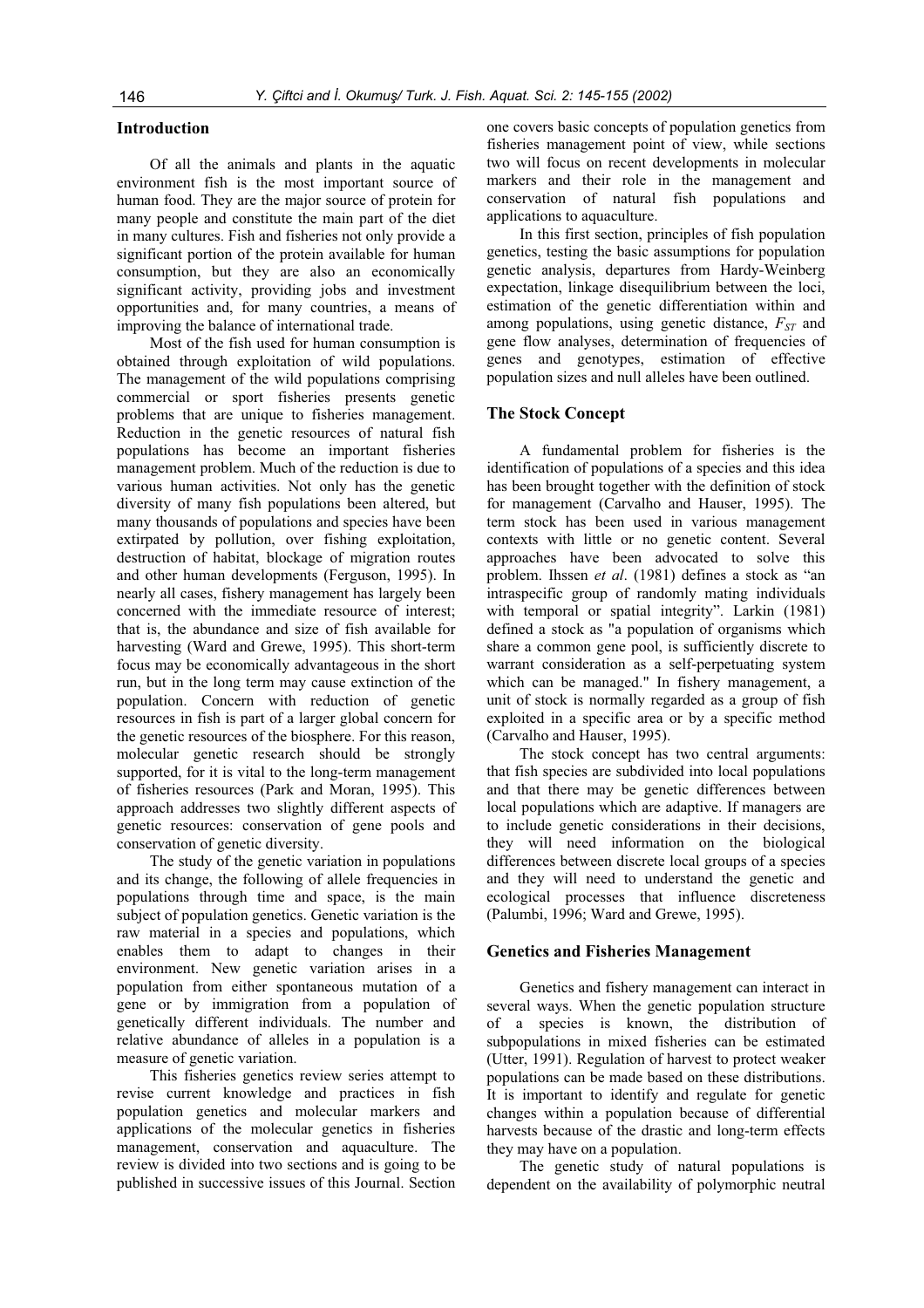markers. Although electrophoresis of proteins has been widely used for the direct study of genetic variation in fish populations, DNA markers are becoming more popular in order to obtain information about gene flow, allele frequencies and other parameters that are crucial in population biology

(Neigel, 1997).<br>Biologically important characteristics of populations, including their size and productive efficiency, are determined by the historically established gene pools (Altukhov and Salmenkova, 1987). Therefore, the population genetic analysis of species in nature is of primary importance in developing an optimal strategy for their effective management. Such a strategy should provide not only for maximum economic benefits but also for continuous maintenance of natural populations. Fisheries biologists must emphasize the importance of elucidating the factors and conditions that permit populations and species to be maintained (Allendorf *et al*., 1987).

# **Population Genetics**

The general goals of population genetic studies are to characterize the extent of genetic variation within species and account for this variation (Weir, 1996). The amount of genetic variation within and between populations can be determined by the frequency of genes and the forces that affect their frequencies, such as migration, mutation, selection and genetic drift (Gall, 1987).

During the last two decades, a large amount of genotype and allele frequency data have been obtained from a large number of species, including many fish species, primarily through the means of protein and DNA base molecular genetic techniques. These studies have shown that most species are subdivided into more or less distinct units that differ genetically from each other (Chakraborty and Leimar, 1987). At this point intraspecific groups of fish have to be described to prevent confusion by terms such as race, tribe, population, subpopulation, stock and subspecies and are intended to reflect the magnitude of differences among such subdivisions (Ihssen *et al*., 1981).

Genetic differences between subpopulations will evolve in the course of time if there is little or no gene flow between them (Chakraborty and Leimar, 1987). Gene flow rates of 10% or less may justify treatment as separate stocks. That means restriction on gene flow may lead to genetic subdivision. In particular, marine species show lower levels of genetic population differentiation than fresh water or anadromous species, probably because there are potentially fewer barriers to migration and gene flow (Carvalho and Hauser, 1995).

Most indirect estimates of gene flow have been based on demographic models in which migration occurs between discrete subpopulations (Neigel, 1997). There are essentially three principle models of population structure, which can result in differentiation of genetic patterns within and between geographic localities (May and Kruger, 1990; Baverstock and Moritz, 1996). These are, first, the "panmictic model": the entire population may consist of single panmictic unit (free exchange); second, "stepping-stone" or "island model", may consist of a series of small subpopulations each largely isolated from other subpopulations (no interchange between subpopulation); Third, the "isolation-by-distance" model: a continuous population, but with organisms exchanging genes only with geographically close areas (local interchange only).

Gene flow among subpopulations is a characteristic attribute of population genetic studies. With high levels of migration and gene flow between populations, the similarity of populations increases (Neigel, 1997). Thus, the first step in understanding the population genetics of a specific species is to consider which model best describes the population structure (Baverstock and Moritz, 1996).

In fact, in some cases, movement between areas will not always result in gene flow for the reason of spatial and temporal isolation (Carvalho and Hauser, 1995). Spatial isolation mechanisms restrict the gene flow among populations because of natal homing and distance. Natal homing can be distinguished by the tendency for adults to return to the same spawning sites in successive years such as in salmonids. Temporal isolation affects gene flow by differences in spawning time that range from days to years.

Fluctuations in environmental conditions and population density may cause considerable variability. Important factors in genetic variability, like selection, migration and genetic drift are affected by human activities. For example, selection, in general, is a process by which the future contribution of some genotypes to the next generation is limited and it is the dominant mode of human interaction with fish population (Nelson and Soule, 1987). Size selective fishing gear, destruction of habitat, alteration of prey availability, pollution stress and other such activities can impose new selection pressures on a stock or may alter the existing selection forces. Also human activities that affect movements of fish (either directly through erection or removal of barriers or indirectly through changes in population density or environmental conditioning) have the potential to alter the genetic diversity of a population (Nelson and Soule, 1987). Human activities related to those changes are habitat alteration, transplantation of exotic stocks, introduction of hatchery-reared strains and over exploitation (Ferguson, 1995).

The importance of genetic variation to population adaptability in changing environments or under stressful conditions has long been recognized (Allendorf *et al*., 1987). The loss of genetic variation, due to prolonged selection, loss of heterozygosity due to (random) inbreeding or isolation may result in a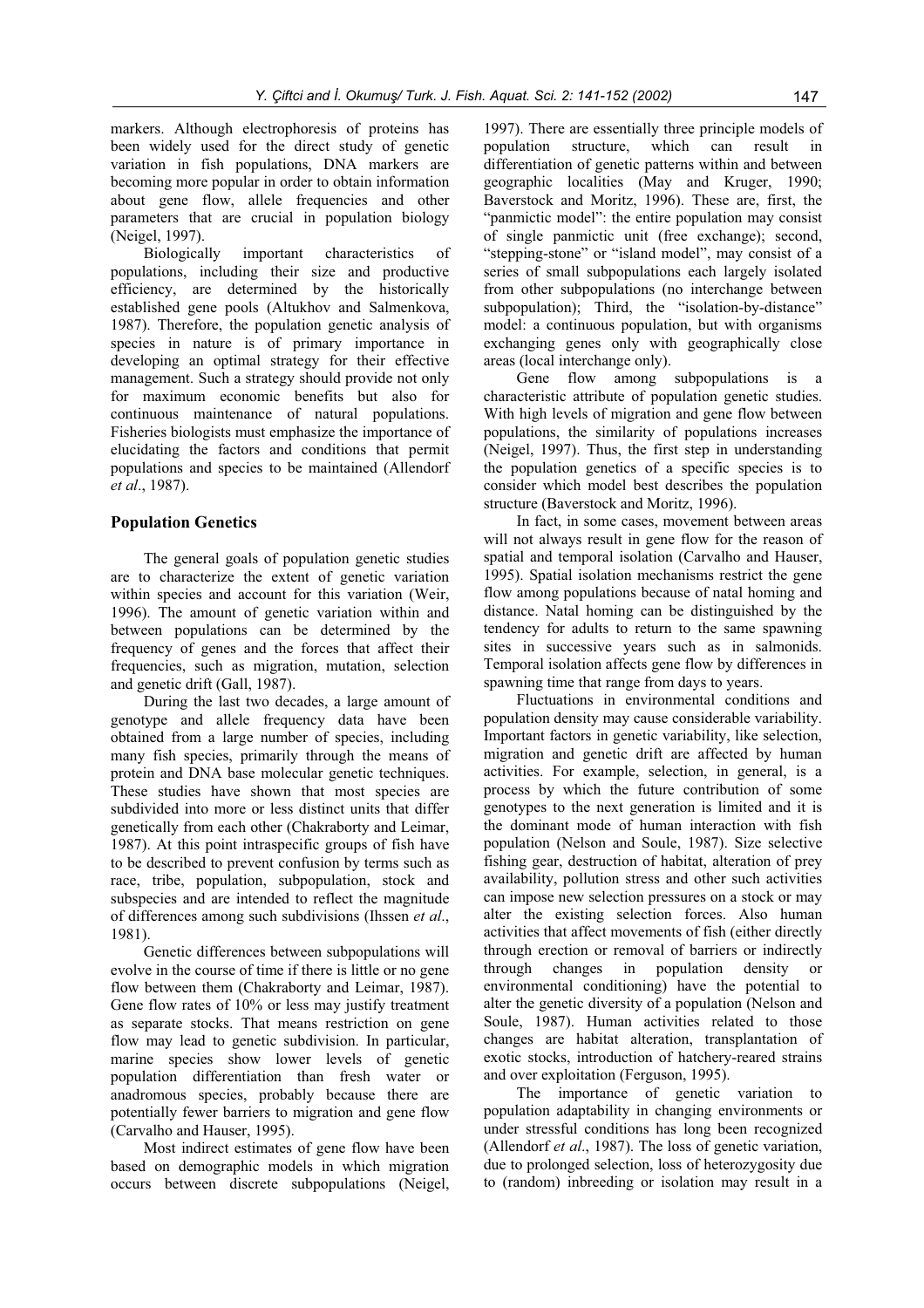decrease of the potential adaptability of a population (Ferguson *et al*., 1995).

The dangers inherent in subdivision of fish populations are that inbreeding and genetic drift will lead to fixation of genes, loss of fitness (vigour, viability, fecundity, resistance to disease) and ultimately extinction of local populations (Ferguson *et al*., 1995). Stress such as exploitation may augment these dangers through effects on effective population size (Nelson and Soule, 1987).

A logical conclusion for the above argument might be that each discrete group of fish should be identified as a stock and managed separately, with the goal of harvesting it in such a way as to preserve all genetic variation (Allendorf *et al*., 1987). Maintaining the maximum level of genetic variation both in wild and cultured stocks is vital for the preservation of genetic resources (Nelson and Soule, 1987). Therefore, excessive loss of genetic variability, especially through inbreeding, should be avoided. For long term preservation of genetic diversity, large population sizes are required so that the loss of genetic variability due to genetic drift and selection and gain of genetic variability by mutation can be maintained in equilibrium (FAO, 1981).

# **Testing the Basic Assumptions for Population Genetic Analysis**

#### **Frequencies of Genes and Genotypes**

To describe the genetic constitution of a group of individuals it is necessary to specify their genotypes and enumerate each genotype. Suppose for simplicity that a certain autosomal locus, A with two different alleles,  $A_1$  and  $A_2$ , was studied among the  $(N)$ individuals. There would be three possible genotypes,  $A_1A_1$ ,  $A_1A_2$  and  $A_2A_2$ . The genetic constitution of the group would be fully described by the proportion or percentage of individuals that belonged to each genotype. These proportions or frequencies are called genotype frequencies (*P*) and would be formulated as follows (Crow and Kimura, 1970):

*PA1A1= N(A1A1) / N*; *PA2A2= N(A2A2) /N*; *PA1A2= N(A1A2) /N* 

The genetic constitution of a population, referring to the genes it carries, is described by the array of gene frequencies; that is, by specification of the alleles present at every locus and the number and proportions of the different alleles at each locus. Thus frequencies (*P*) for alleles  $A_1$  and  $A_2$  are determined as follows (Crow and Kimura, 1970):

$$
P_{AI} = (N_{(A1A1)} + \frac{1}{2} N_{(A1A2)}) / N \Rightarrow P_{AI} = P_{A1A1} + \frac{1}{2} P_{A1A2}
$$
  

$$
P_{AI} = (N_{(A2A2)} + \frac{1}{2} N_{(A1A2)}) / N \Rightarrow P_{AI} = P_{A2A2} + \frac{1}{2} P_{A1A2}
$$

#### **Heterozygosity and Polymorphic Loci**

One useful measure of genetic diversity is population heterozygosity (*H*), defined as the mean percentage of loci heterozygous per individual (or equivalently, the mean percentage of individuals heterozygous per locus).

Estimation of heterozygosity for a locus  $(H_{obs})$ can be obtained from raw data that consists of observed diploid genotypes and is formulated as the proportion of observed heterozygotes (*h*) at a given locus:  $H_{obs} = h/N$ , where *N* is the total individuals scored for that locus. Heterozygosities may also be estimated from observed frequencies of alleles (rather than genotypes), assuming the population is in Hardy-Weinberg equilibrium. Thus;

$$
H_{exp}=1-\sum_{i=1}^k P_i^2,
$$

where  $P_i$  is the frequency of the i<sup>th</sup> allele and k the number of alleles at a locus (Nei, 1978).

Other common measures of population variability for genetic marker data are the mean number of alleles per locus and the percentage of polymorphic loci (*L*). To avoid an expected positive correlation between *L* and sample size, a locus is usually considered polymorphic only if the frequency of the most common allele falls below an arbitrary cut-off, typically 0.99 or 0.95 (Avise, 1994). Polymorphism corresponds then to the proportion of polymorphic loci:  $L = x/l$ , where *x* is the number of polymorphic loci and *l* the total number of loci studied and is commonly expressed as a percentage.

#### **Hardy-Weinberg Equilibrium**

If analyses are to be made using allele frequencies, rather than genotypic frequencies, it is necessary to ensure the populations are in Hardy-Weinberg equilibrium. This law states that in a large random mating population with no selection, mutation or migration, the allele frequencies and the genotype frequencies are constant from generation to generation and that, furthermore, there is a simple relationship between the gene frequencies and the genotype frequencies (Hardy, 1908; Weinberg, 1908; in Wright, 1969). The relationship is this: if the gene frequencies of two alleles among the parents are p and q, then the genotype frequencies among the progeny are  $p^2$ , 2pq and  $q^2$ , thus;

|             | Genes in    | Genotypes in           |
|-------------|-------------|------------------------|
|             | parents     | progeny                |
|             | $A_1$ $A_2$ | $A_1A_1 A_1A_2 A_2A_2$ |
| Frequencies |             | 2pq                    |

Where p is the allelic frequency of  $A_1$  and q is the allelic frequency of  $A_2$  (Falconer, 1989). A population with these genotype frequencies is said to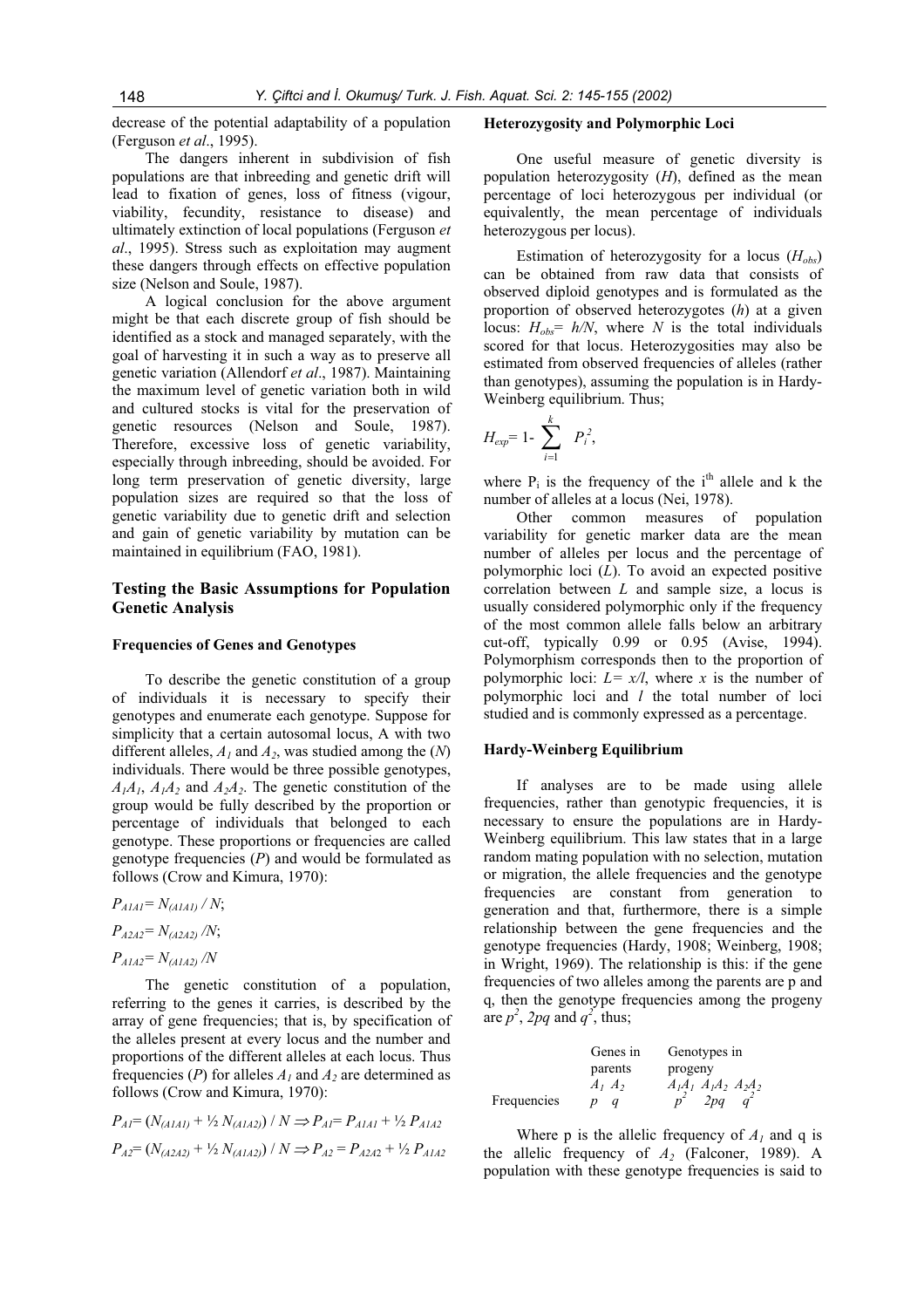be in Hardy-Weinberg equilibrium (*HWE*) at the locus under investigation (Guo and Thompson, 1992).

A deviation from Hardy-Weinberg proportions indicates selection, population mixing or non-random mating and its detection is one of the first steps in the study of population structure (Rousset and Raymond, 1995). Such deviations are usually tested using various methods, which can be divided into two separate groups. In the first are the traditional goodness of fit tests like  $x^2$  tests and the likelihood ratio *G* statistics (Sokal and Rohlf, 1981; Hernandez and Weir, 1989). Such tests usually involve a simple comparison between the observed and expected frequencies of each distinct genotype in a sample from the population. The major limitation of the goodness of fit tests, however, is that they are usually unsuitable when the observed frequencies of some of the classes i.e. genotypes, are small  $(\leq 5)$  or absent (Sokal and Rohlf, 1981; Koray, 1993).

The second group of tests, called "exact tests", were developed from Fisher's exact test for contingency tables (Haldane, 1954: in Hernandez and Weir, 1989). Exact tests are very useful even when many rare alleles are present (Rousset and Raymond, 1995) and they, therefore, have been used for population genetic analysis of hypervariable markers such as microsatellite loci (Estoup *et al*., 1993; Di Rienzo *et al*., 1994). The disadvantage of exact tests, however, is that they generally require the enumeration of all possible samples which keep the same allelic frequencies and sample sizes as in the observed sample. As such, this test usually demands prohibitive computing time. The problem is even more obvious as the number of alleles or sample size increase.

Guo and Thompson (1992) described two methods to estimate the exact significance levels (Pvalues) for a test of *HWE*, which are relatively simple, computationally fast and easily applicable to multiallelic loci. One is based on a conventional Monte Carlo method and the other on the Markov Chain method. The great power of these approaches has been demonstrated from both simulated and real data (see Guo and Thompson, 1992, for more details). The GENEPOP package of computer programs (Raymond and Rousset, 1995) uses the Markov Chain method of Guo and Thompson (1992). This is the only generally available program usable with the number of alleles. It can be used throughout the study with default values of 1000 dememorisations, 50 batches and 1000 iterations, due to limitation of computing time. The program gives the probability of rejection of  $H<sub>o</sub>$  (i.e. *HWE*) and the standard error of this value. These values per locus are combined using Fisher's combination of *P* values (Sokal and Rohlf, 1981). The exact probability test used in GENEPOP represents an alternative to bootstrapping and jack-knifing. Exact test estimates the probability value of departure from the null hypothesis, whereas bootstrapping and jackknifing provide an estimate of the confidence interval

around the observed value.

The program also calculates values of  $F_{IS}$  (Weir and Cockerham, 1984). This parameter measures the reduction in heterozygosity due to non-random mating within the subpopulation and thus helps to detect departures from Hardy-Weinberg by measuring the amount of heterozygote deficiency or excess observed in the sample. Values significantly greater than zero indicate an excess of homozygotes possibly resulting from inbreeding, population admixture or failure to detect heterozygotes. Conversely negative *FIS* indicates an excess of heterozygotes and outbreeding.

#### **Linkage Disequilibrium**

Looking for relationships between alleles is a reasonable step after observing the *HWE*. Two populations brought into contingence may have genotype frequencies in *HWE* after a single generation of random mating.

The linkage (or gametic) disequilibrium, *D*, measures the lack of fit of observed two-locus gametic frequencies to those anticipated based on the product of the single locus allelic frequencies. That is, the frequency of an  $A_1B_2$  gamete (loci *A* and *B*) in the population should be equal to frequency of the  $A_1$ allele multiplied by the frequency of the  $B_2$  allele (May and Kruger, 1990).

There are two major phenomena responsible for linkage disequilibrium or non-random association of alleles between two loci on a chromosome. They are epistatic natural selection and random genetic drift. The former increases the frequencies of favourable combinations of alleles in a population and stable linkage disequilibrium is expected; the latter causes random fluctuation of gamete frequencies in the population and, hence, increases the variance of the linkage disequilibrium coefficient. Such random fluctuation would be enhanced if the population were divided into subpopulations or if mating were not random in the population (Ohta, 1982).

Furthermore, if the population at issue went through a bottleneck which reduced the effective population size  $(N_e)$  to a small number of breeding adults, it might be expected to see a significant linkage disequilibrium value for several generations (May and Kruger, 1990).

Previously, a computer programme described by Weir (1990), which calculates gametic disequilibrium when *HWE* is assumed, was employed. As this programme is limited to a situation of two loci each with two alleles, for multiallelic loci, the 2 alleles represent the common allele and all other alleles are pooled. Thus, an alternative statistical test described by Chakraborty *et al*. (1991) was used to test the nonrandom association of genes at different loci. GENEPOP (Raymond and Rousset, 1995) tests for compound genotypic disequilibria using the Markov Chain method to predict exact probability. This is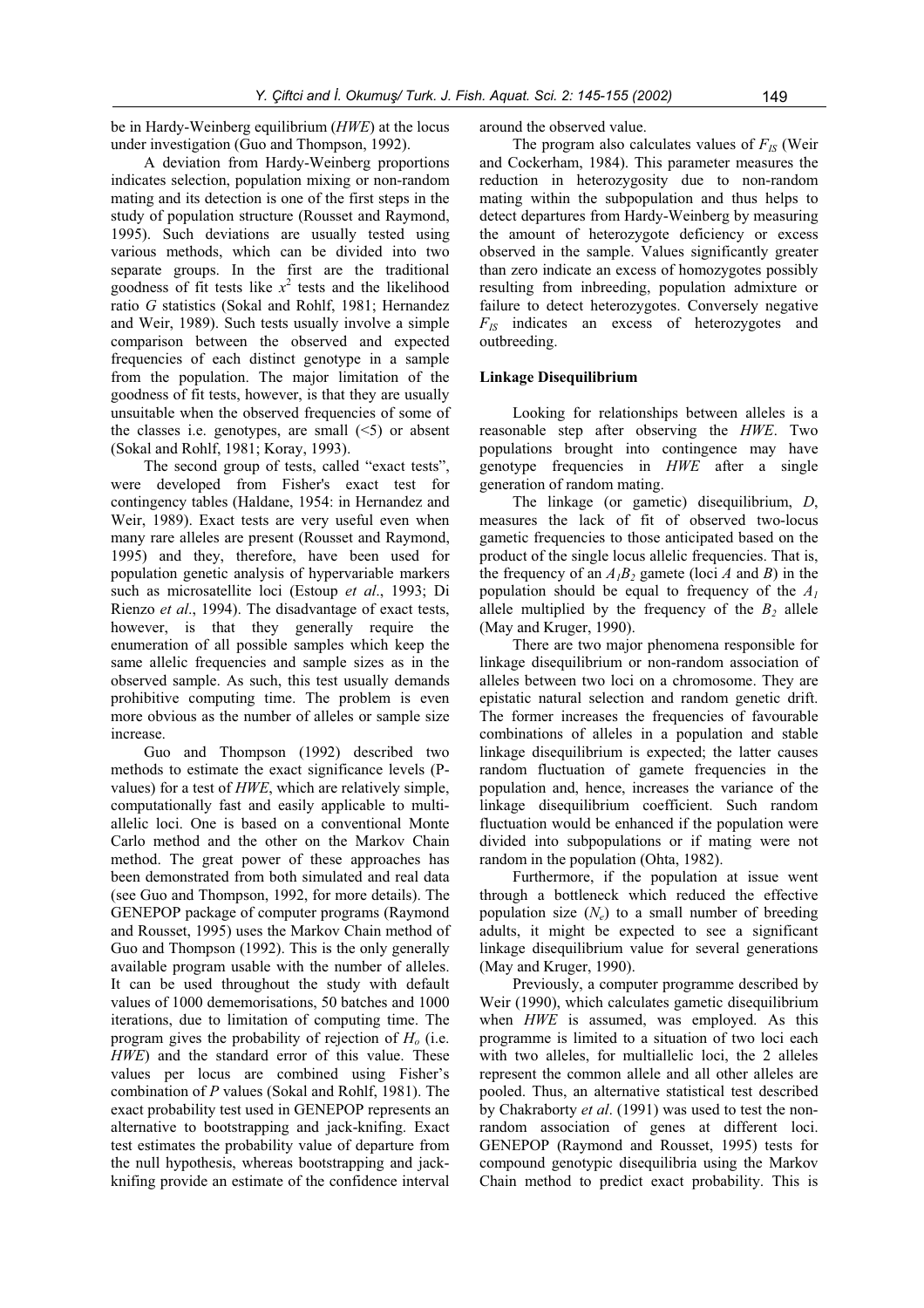analogous to Fisher's exact test on a 2x2 contingency table which is extended to a "*r*x*k*" contingency table. The hypothesis is the test of a random distribution of k different alleles among r population.

#### **Population Differentiation**

Wright's (1951; 1969) F-statistics have proved to be an extremely useful tool for illuminating the pattern and extent of genetic variation residing within and among natural populations of animal and plant species. For a total population that is subdivided into many subpopulations, Wright (1951) defined three Fstatistics (correlation between uniting gametes), to relate the deviation from Hardy-Weinberg in the total population  $(F_{IT})$ , to the genetic divergence among subdivisions  $(F_{ST})$  and to averaged deviation from Hardy-Weinberg within subdivisions (F<sub>IS</sub>) (Yang, 1998).

$$
(1 - F_{IT}) = (1 - F_{IS})(1 - F_{ST})
$$

The following F-statistics are taken from Wright (1951) and Nei (1978) as reviewed by May and Kruger (1990) and Chakraborty and Leimar (1987).

$$
F_{IT} = 1 - \overline{H}_I / \overline{H}_T
$$

 $F_{IT}$  values are seldom used since any type of departure from a single panmictic population will lead to a significant  $F_{IT}$  value.

$$
F_{IS} = 1 - \overline{H}_I / \overline{H}_S
$$

*FIS* values help us to detect departures from Hardy-Weinberg by measuring the amount of heterozygote deficiency or excess observed in the sample.

$$
F_{ST} = 1 - \overline{H}_S / \overline{H}_T
$$

 $F_{ST}$  values help us to understand the degree of population differentiation within species.

 $\overline{H}_s$ , average expected heterozygosity within populations;  $\overline{H}_I$ , average observed heterozygosity within populations;  $\overline{H}_T$ , average expected heterozygosity in total population.

For a given locus, let  $P_{ix}$  be the frequency of  $i^{th}$ allele in population x; *k* the total number of alleles; *s* the number of populations; and  $P_{ik}$ , the frequency of *j th* allele in population y and define the components of the above averages as follows;

$$
H_T = \sum_{j=1}^{k} \sum_{i=j+1}^{k} 2 \overline{P}_{ix} \overline{P}_{jx}
$$
 Where  $\overline{P}_{ix} = \frac{1}{s} \sum_{x=1}^{s} P_{ix}$   

$$
H_s = \sum_{j=1}^{k} \sum_{i=1}^{k} 2 P_{ix} P_{jx}
$$
 or  $1 - \sum_{i=1}^{k} P_{ix}^2$  per locus

 $H<sub>I</sub>$  = Frequency of observed heterozygotes.

These tools are often used by population biologists because they can easily be associated with

the inbreeding coefficient, which show the rate of the homozygosity in a population.

To date, there are two ways of estimating the *F*statistics, one that computes unbiased estimators of gene diversity components (Nei, 1973) and the other with variance components (Weir and Cockerham, 1984). Chakraborty and Leimar (1987) commented that both groups of estimators give the same result for *FIS* when sample sizes are equal, but Weir and Cockerham's  $F_{IS}$  deals with the problem of unequal sample sizes by weighing the  $F_{IS}$  obtained from each sample by its sample size.

When handling real populations, it is the Weir and Cockerham (1984) approach that should be used, because this gives non-biased estimates of the original Wright's statistics and they showed that these parameters are related to Wright's statistics as;

$$
F = F_{IT}, \ \theta = F_{ST}, \ f = F_{IS}
$$

The following approach adapted by Weir and Cockerham (1984) is analysis of variance of the frequencies for the allele *A* under consideration. The observed components of variance (*a* for between populations; *b* for between individuals within populations; and *c* for between gametes within individuals) have the following expectations:

$$
a = p(1-p)\theta,
$$
  
\n
$$
b = p(1-p)(F-\theta),
$$
  
\n
$$
c = p(1-p)(1-F),
$$

Where  $p$  is the expected frequency of the allele and is equal to its frequency in the ancestral population. The following estimators for the three parameters are suggested:

$$
1 - \hat{F} = \frac{c}{a+b+c} ,
$$
  

$$
\hat{\theta} = \frac{a}{a+b+c} ,
$$
  

$$
1 - \hat{f} = \frac{c}{b+c}
$$

These calculations are detailed in Weir and Cockerham (1984).

An estimation of F-statistics based on the analysis of variance (ANOVA) approach described by Weir and Cockerham (1984) can be calculated with the computer program GENEPOP (Raymond and Rousset, 1995) either for each pair of samples (GENEPOP, option 6, sub-option 2 and 4) or a single measure for all samples (GENEPOP, option 6, suboption 1 and 3).

#### **Estimates of Gene Flow**

Gene flow is defined as the movement of genes within and between populations and thus it includes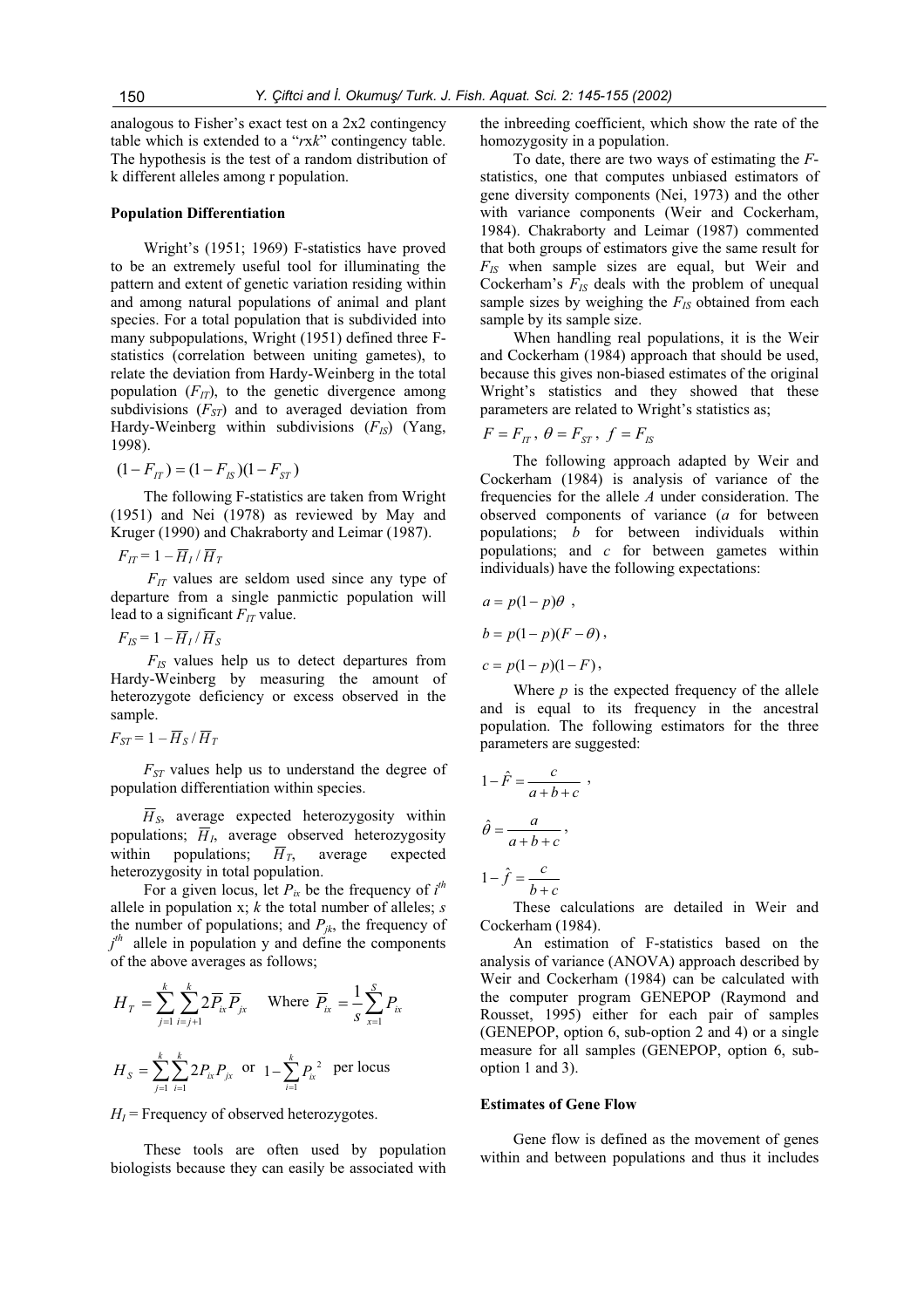all movement of gametes and individuals that are effective in changing the spatial distributions of genes (Slatkin, 1985).

Basically, gene flow is interpreted as a migration rate (*m*) illustrating the allele frequencies in a population each generation which are of migrant origin. It is notoriously difficult to monitor gene flow directly so it has to be inferred indirectly from the spatial distributions of genetic markers by statistical approaches (Avise, 1994). In order to measure the rate of migration (*m*), knowledge of the effective population size (*Ne*) is required; however, the absolute number of migrants into a population  $(N_{\rm s}m)$ is related to the level of genetic differentiation between the source and the native populations.

Analyses of gene flow of natural populations are often based on the 'island' or 'stepping stone' models (Rousset, 1997). Developed by Wright (1951), the 'island model' describes a population divided into several groups with only limited levels of gene flow among them. Using this model, the relationship between genetic differentiation  $(F_{ST})$ , local population size and migration was population size and migration was approximately,

$$
F_{ST} = \frac{1}{\left(1 + 4N_e m\right)}.
$$

This relationship has been widely used to estimate gene flow in various species, or more specifically, the effective number of migrants among populations (*Nem* values).

In 'stepping-stone' model (Kimura and Weiss, 1964) populations are organised in discrete colonies or demes with migration between them. The fundamental difference from Wright's isolation by distance model is the assumption that only migration into adjacent demes is allowed (Neigel, 1997).

An additional way of estimating gene flow is by using "private" or rare alleles (Slatkin, 1985). Slatkin (1993; 1995) showed by simulations that the two methods yield rather similar results. Additionally, the methods have been shown to give rather good estimates of the overall levels of gene flow, even if the assumptions of the island model are violated, such as in a stepping stone model of migration (Olsen *et al*., 1998).

#### **Isolation by Distance**

Pair-wise measurements of  $F_{ST}$  and genetic distance produce matrices of values. It is possible to compare these matrices against geographical distance or against each other by means of the Mantel test (Mantel, 1967). The Mantel test can be performed using the program ISOLDE of the GENEPOP package (Raymond and Rousset, 1995) with 10,000 bootstraps, in order to test for isolation by distance. The program uses randomization to create a distribution of test values and a correlation coefficient between distances.

#### **Genetic Distance**

To demonstrate levels of genetic relatedness (similarity) or genetic distance (*D*) between pairs of populations within group of populations, a large number of different algorithms are available. In essence the algorithms measure the similarity of allelic frequencies over all loci among populations. The commonly used measures reviewed and demonstrated by May and Kruger (1990) and Swofford *et al*. (1996) are those of Nei (1978), Rogers (1972), Cavalli-Sforza and Edwards (1967) and additionally Reynolds *et al*. (1983).

Nei's distance has been one of the most frequently used measures of genetic distance for molecular data (Nei, 1976; 1987), because *D* is intended to estimate the average number of gene differences, which is the most basic process of evolution, per locus. Weir (1990) also stated that Nei's distance is appropriate for long-term evolution when populations diverge because of drift and mutation. This genetic distance can be estimated by *D*  $= -\log_e l$ , where *l* is the normalized identity of genes (Nei, 1972; 1976). The *l* value is computed as reviewed in May and Kruger (1990) by

$$
I = \frac{\sum \sum x_i y_i}{\left[\sum \sum x_i^2 \sum \sum y_i^2\right]^{1/2}}
$$

where  $x_i$  and  $y_i$  are the frequencies of the  $i^{th}$  allele at a given locus in populations x and y; L, number of loci,  $x_i^2$ ,  $y_i^2$  and  $x_iy_i$  are summed across alleles and loci.

The use of Reynolds' distance measure is dependent on the drift model, just as Nei's *D* is dependent on the mutation model assuming mutation drift equilibrium. For this reason, Reynolds' *D* is considered to be an appropriate distance for shortterm evolution in the absence of mutation. This method generates a genetic distance coefficient that reflects allele frequency differences. For Reynolds' genetic distance the better approximation is

$$
D = -\ln(1 - \sigma)
$$

where,  $\sigma$  is the coancestry coefficient and estimated as,

$$
\sigma = 1 - \left(1 - \frac{1}{2N}\right)^t
$$

where N, sample size and *t*, is generation. Enhancement treatments of these two different measures are discussed by Nei (1987) and Reynolds *et al*. (1983).

A genetic similarity value allows an examination of which pairs of populations are the most related and which are the least related. In order to examine the population as a whole, a series of "tree" methods have been described. There are now several cases in which the study of the same or similar sets of individuals, or at least similar sets of populations, gives the same or a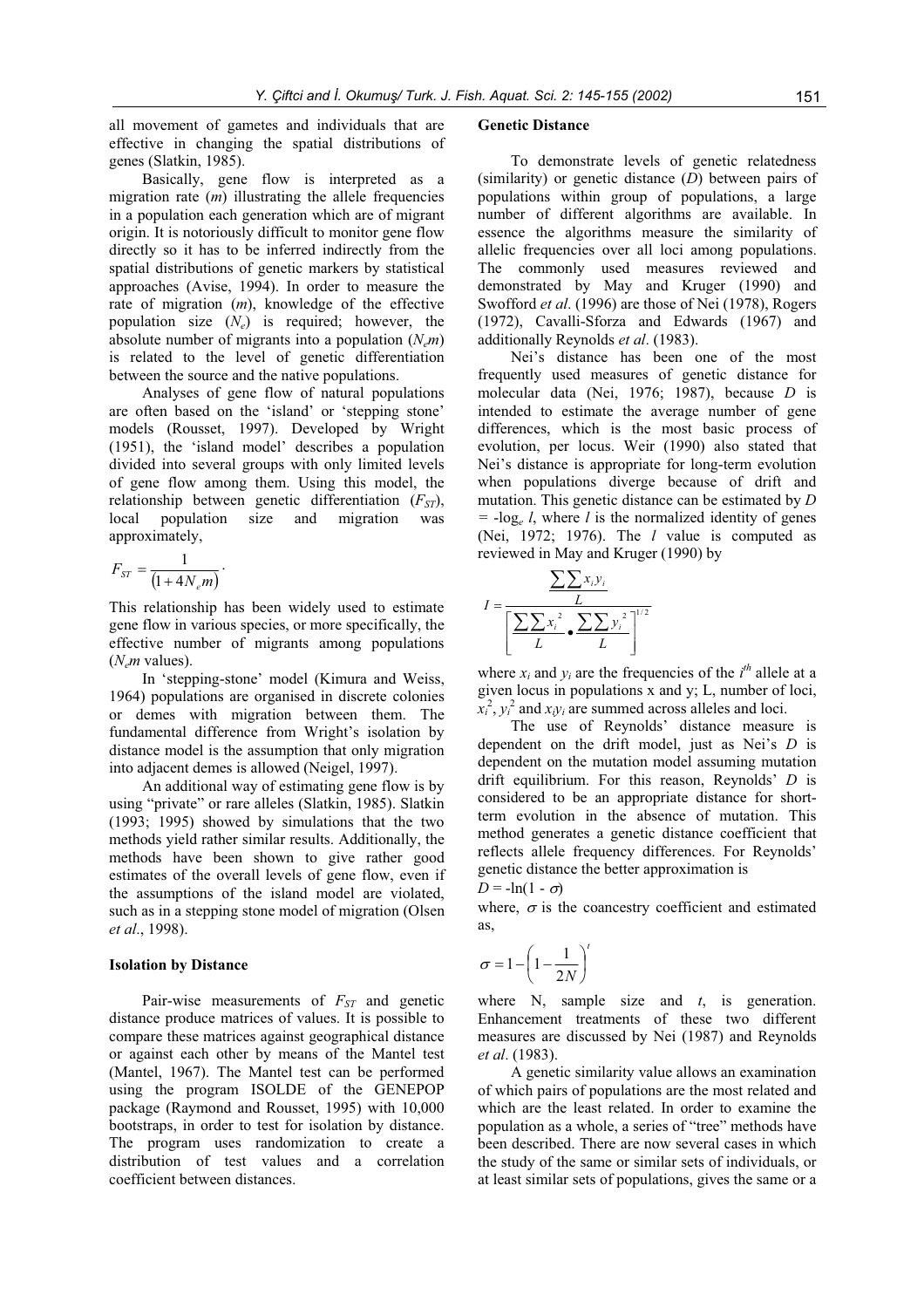very similar topological tree using different types of markers (Cavalli-Sforza, 1998). Two popular sets of tree methods tend to give consistently different results and, in some cases, even gross differences in topology. Typical representatives of the first set are maximum likelihood (ML) or the numerically convenient short cut called the Unweighted Pair Group method using Arithmetic Averages (UPGMA) and the second set is represented by Neighbor Joining (NJ) methods (Swofford *et al*., 1996).

The first set ordinarily assumes independent evolution in all branches of the tree, as would be expected for mutation, drift and certain models of variable selection. The second set assumes that the number of mutations has been the minimum possible or if the variable studied is a gene frequency, that it has followed the fastest path from the gene frequencies of one population to those in another (Cavalli-Sforza, 1998). NJ typically produces trees with segments of different length and cannot suggest the position of the tree root, unlike ML or UPGMA. The difference in the length of segments might be due to differences in drift because of different population sizes. This is an advantage of NJ, but the disadvantage is that if there are admixtures of populations that had previously diverged, branches of admixed populations become short and move towards the centre of the tree.

The best test of the validity of a tree uses a statistical method of re-sampling the genes tested, called the bootstrap (Felsenstein, 1985). It usually shows that it would take many more markers than normally employed to generate trees that are highly reproducible in all details of their topology. It can also be applied to estimating the standard errors of branch lengths. For tree reliability, allele frequencies are bootstrapped 1000 times using the SEQBOOT programme of the PHYLIP computer package (Felsenstein, 1993). The resultant bootstrapped frequencies are used to calculate 100 sets of Nei's (Nei, 1972) and Reynolds' (Reynolds *et al*., 1983) distances (using the GENDIST programme), which are then used to generate 100 UPGMA dendrograms with the NEIGHBOR programme. A consensus dendrogram is constructed using the CONSENSE programme from the different dendrograms to assess the reliability of the different nodes.

#### **Estimation of Effective Population Sizes**

Using the theory of population genetics, it is possible to derive the effective size of population from the observed heterozygosity under both the Infinite Alleles Model (IAM) and the Stepwise Mutation Model (SMM) (Jarne and Lagoda, 1996).

The IAM and the SMM both have credibility when one considers the likely mechanisms of tandem repeat number change. The models differ in that the SMM predicts that mutation occurs through the gain or loss of single repeat unit, e.g., GT. This means that

some mutations will generate alleles already present in the population. Empirical evidence suggests that changes in array length due to slipped-strand mispairing are usually of one repeat unit (Shriver *et al*., 1993). In contrast, the IAM predicts that mutation gives rise to a new allele not previously found in the population, resulting in an infinite number of allelic states (O'Connell *et al*., 1997; Shriver *et al*., 1993). Unequal exchange between long tandem repeat arrays can result in a very large number of different sized alleles as assumed in the IAM.

In spite of the mechanism of repeat number of change, the IAM and SMM provide the upper and lower limit, respectively, of the extent of the variation expected. It is, therefore, fair to test hypotheses about the mutational mechanisms and population dynamics of Variable Number of Tandem Repeat (VNTR) loci by estimating the number of alleles from the observed heterozygosity for both models and comparing the predicted with the observed number of alleles. Both models usually give similar results when heterozygosity is below 0.5, but when heterozygosity is greater than 0.5 the number of alleles in the infinite allele model can be much higher than in the stepwise model for a given heterozygosity (Shriver *et al*, 1993). This means then in certain cases the two models may give different results

In the case of the infinite allele model (IAM), Ewens (1972) found the equilibrium occurrence of the number of alleles is a function of the sample size and the parameter  $\varphi = 4 N_e \mu$  where  $N_e$  is the effective size and  $\mu$  the mutation rate per locus per generation. Accepting the sample size and the number of alleles, can be estimated for a given mutation rate. It can also be showed that, at equilibrium, the heterozygosity under the infinite allele model is expressed as;

$$
H = \frac{4N_e\mu}{\left(4N_e\mu + 1\right)}, \text{ which leads to }_{N_e} = \frac{\left(\frac{H}{1-H}\right)}{4\mu}
$$

(Crow, 1986). This formula provides estimates of *Ne* based on heterozygosities, not on the number of alleles.

In the stepwise mutation model, Ohta and Kimura (1973) have shown that the equilibrium heterozygosity can be written as,

$$
H = 1 - \left(\frac{1}{\left(1 + 8N_e \mu\right)^{0.5}}\right) \text{which gives; } N_e = \frac{\left[\left(\frac{1}{\left(1 - H\right)^2}\right) - 1\right]}{8\mu}.
$$

Unfortunately, in this model, no analytical theory has been developed in order to use the number of alleles to estimate *Ne* (Shriver *et al*., 1993).

Following the two mutation models, there were two ranges of estimates of effective population size (*Ne*), which are directly functions of mutation rate estimates. Microsatellites show widely variable rates of instability, with reported recent studies ranging from  $10^{-2}$ - $10^{-5}$  per generation (Weber, 1990; Bruford and Wayne, 1993; Shriver *et al*., 1993; Schlotterer and Pemberton, 1994).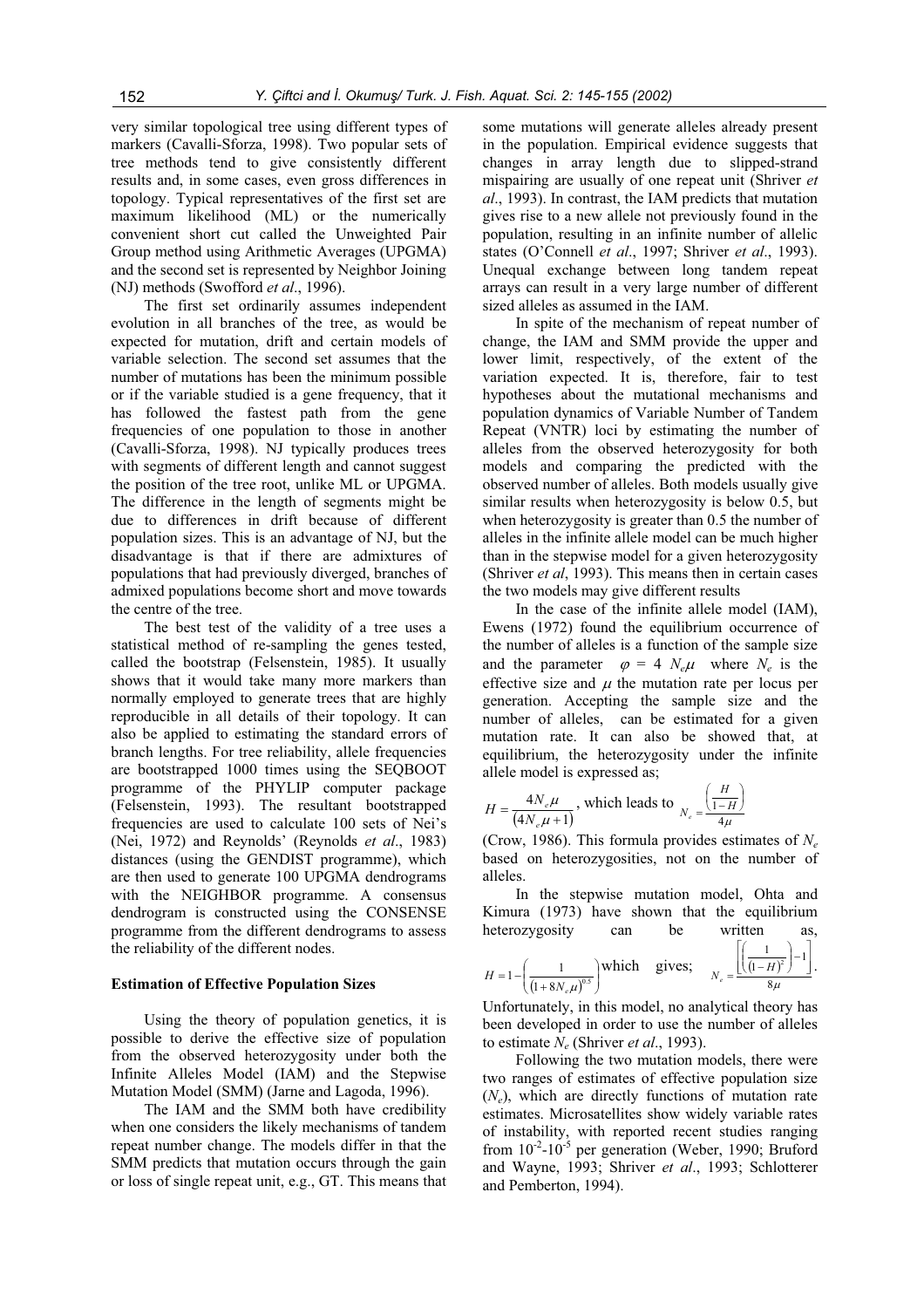#### **Null Alleles**

Null alleles have long been known in protein electrophoresis with reduced or absent expression of a protein product (Utter *et al*., 1987; Murphy *et al*., 1996) and more recently have been observed for microsatellite loci (Callen *et al*., 1993). A null allele can be defined as any allele at a microsatellite locus that is only weakly amplified or not visible after amplification and separation (O'Connell and Wright, 1997) and is recognized, together with population subdivision, as a major factor in depression of observed heterozygosity, compared with that expected on the basis of Hardy-Weinberg equilibrium. Even though the prime reason for null alleles is thought to be deletion and insertion within the priming site of microsatellite DNA, poor DNA preparation and/or mutation within the array may also be responsible (Allen *et al*., 1995; O'Connell and Wright, 1997). For example, Callen *et al*. (1993) demonstrated one null allele was the result of an 8 bp deletion in the DNA flanking the microsatellite coincident with the priming site. Heterozygous individuals, therefore, may be being mistyped as homozygotes. If null alleles are common in the population, mistyping of heterozygous individuals might explain some of the heterozygote deficiencies observed in populations and suggests that caution should be used in comparing levels of heterozygosity among populations differing in the composition of alleles (Bruford and Wayne, 1993).

If it is assumed that null alleles are responsible for the entire heterozygote deficiency, it is a simple matter to calculate the frequency of a null allele (*r*) by means of an equation developed by Brookfield (1996), exp  $r = \frac{H_{\text{exp}} - H_{\text{obs}}}{1 + H_{\text{exp}}}$ .

exp

## **Conclusions**

Allelic frequency differences among populations enable the application of genetic stock identification models to determine the contribution of individual stocks. For example, allele distribution at the microsatellite loci can be explained by DNA slippage, which generates different repeat length classes, within the simple sequence. Thus, these different size modes could indicate some sort of genetic heterogeneity<br>within the population. Furthermore such the population. Furthermore such heterogeneity can produce significant departure from *HWE* (Chakraborty *et al*., 1991).

Genetic heterogenity is revealed by the multilocus  $F_{ST}$  value. In fact, genetic differences among populations will evolve in the course of time if there is little or no gene flow between them. A low level of gene flow can serve to prevent genetic differentiation. Marine fish stocks exchange between one and two orders of magnitude more migrants per generation than fresh water species (Ward *et al*.,

1994). Gene flow rates of a few individuals per generation would mean that populations cannot be distinguished genetically and would appear to be panmictic, yet for fisheries management an exchange of up to 10% between populations may justify their treatment as separate stocks (Hauser and Ward, 1998).

Finally, it can be said that exploitation of marine resources may well be related to underlying genetic differences. Genetic studies can show the fundamental reproductive units of species and require fisheries management policies to take this population structure into account. The complex problem requires agreement between intergovernmental organisations to define and implement policies on the conservation of these natural resources. The management of fish stocks should be based on each population and therefore should be harvested and treated separately in research as well as management policy. Maintaining the maximum level of genetic variations in stocks is vital for the preservation of genetic resources. Therefore, excessive loss of genetic variability should be avoided.

## **References**

- Allen, P.J., Amos, W., Pomeroy, P.P. and Twiss, S.D. 1995. Microsatellite variation in grey seals (*Halichoerus grypus*) shows evidence of genetic differentiation between two British breeding colonies. Molecular Ecology, 4: 653-662.
- Allendorf, F., Ryman, N. and Utter, F. 1987. Genetics and fishery management: Past, present and future. N. Ryman and F.M. Utter (Eds.), Population Genetics and Fishery Management. Washington: University of Washington: 1-20.
- Altukhov, Y.P. and Salmenkova, E.A. 1987. Stock transfer relative to natural organization, management and conservation of fish populations. N. Ryman and F.M. Utter (Eds.), Population Genetics and Fishery Management. Washington: University of Washington: 333-344
- Avise, J.C. 1994. Molecular Markers, Natural History and Evolution. New York: Chapman & Hall.
- Baverstock, P.R. and Moritz, C. 1996. Sampling: Project Design. Hillis. D.M., C. Moritz and B. Mable (Eds.), Molecular Systematics, 2nd edition, Massachusetts: Sinauer Associates: 17-28
- Brookfield, J.F.Y. 1996. A simple new method for estimating null allele frequency from heterozygote deficiency. Molecular Ecology, 5: 453-455.
- Bruford, M.W. and Wayne, R.K. 1993. Microsatellites and their application to population genetic studies. Current Opinion in Genetics and Development, 3: 939-943.
- Callen, D.F., Thompson, A.D., Shen, Y., Phillips, H.A., Richards, R.I., Mulley, J.C. and Sutherland, G.R. 1993. Incidence and origin of "null" alleles in the  $(AC)$ <sub>n</sub> microsatellite markers. American Journal of Human Genetics, 52: 922-927.
- Carvalho, G.R. and Hauser, L. 1995. Molecular genetics and the stock concept in fisheries. G.R. Carvalho and T.J. Pitcher, (Eds.), Molecular Genetics in Fisheries. London: Chapman & Hall: 55-80.
- Cavalli-Sforza, L.L. 1998. The DNA revolution in population genetics. Trends in Genetics, 14(2): 60-65.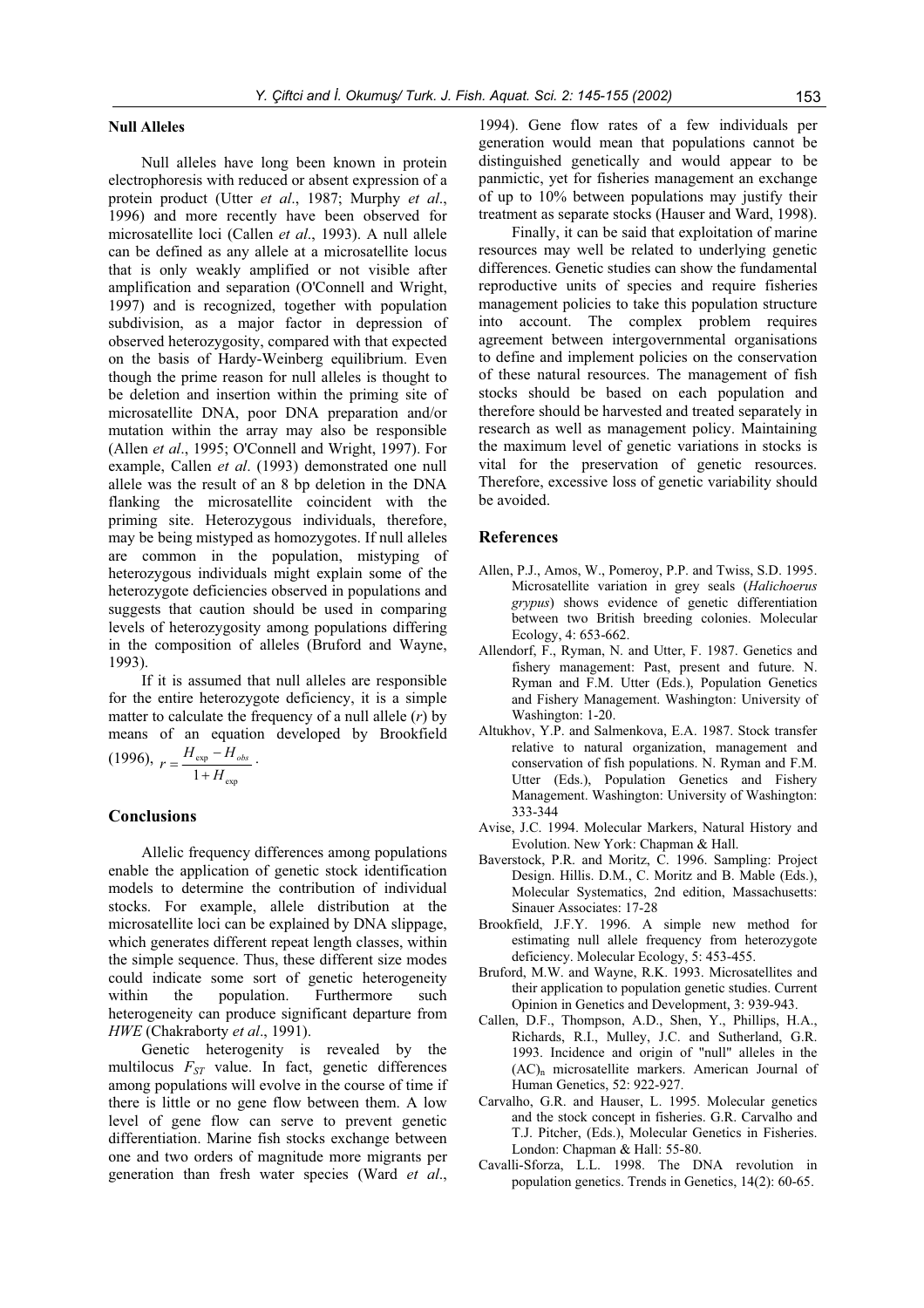- Cavalli-Sforza, L.L. and Edwards, A.W.F. 1967. Phylogenetic analysis: models and estimation procedures. Evolution, 21: 550-570.
- Chakraborty, R., Formage, M., Guequen, R. and Boerwinkle, E. 1991. Population genetics of hypervariable loci: analysis of PCR based VNTR polymorphism within a population. T. Burke, G. Dolf, A.J. Jeffreys and R. Wolff (Eds.), DNA fingerprinting: Approaches and Applications. Basel: Birkhauser Verlag: 127-143.
- Chakraborty, R. and Leimar, O. 1987. Genetic variation within a subdivided population. N. Ryman and F.M. Utter (Eds.), Population Genetics and Fishery Management. Washington: University of Washington: 89-120.
- Crow, J.F. 1986. Basic concepts in population, quantitive and evolutionary genetics. New York: W.H. Freeman & Company.
- Crow, J.F. and Kimura, M. 1970. An Introduction to Population Genetics Theory. London: Harper & Row.
- Di Rienzo, A., Peterson, A.C., Garza, J.C., Valdes, A.M., Slatkin, M. and Freimer, N.B. 1994. Mutational processes of simple-sequence repeat loci in human populations. Proceedings of the National Academy of Sciences, 91(8): 3166-3170.
- Estoup, A., Presa, P., Krieg, F., Vaiman, D. and Guyomard, R. 1993.  $(CT)$ <sub>n</sub> and  $(GT)$ <sub>n</sub> microsatellites: a new class of genetic markers for *Salmo trutta* L. (brown trout). Heredity, 71: 488-496.
- Ewens, W.J. 1972. The sampling theory of selectively neutral alleles. Theoretical Poplation Biology 3: 87- 112.
- Falconer, D.S. 1989. Introduction to Quantitative Genetics. New York: Longman Scientific and Technical.
- FAO. 1981. Conservation of the Genetic Resources of Fish: Problems and Recommendations. FAO Fisheries Technical Paper No. 217. Rome: Food and Agriculture Organisation of the United Nations.
- Felsenstein, J. 1985. Confidence limits on phylogenies: an approach using the bootstrap. Evolution, 39(4): 783- 791.
- Felsenstein, J. 1993. PHYLIP: Phlogeny Inference Package. Seattle: University of Washington.
- Ferguson, A., Taggart, J. B., Prodohl, P. A., McMeel, O., Thompson, C., Stone, C., McGinnity, P. and Hynes, R.A. 1995. The application of molecular markers to the study and conservation of fish populations, with special reference to *Salmo*. Journal of Fish Biology, 47: 103-126.
- Ferguson, M. 1995. The role of molecular genetic markers in the management of cultured fish. G.R. Carvalho and T.J. Pitcher (Eds.), Molecular Genetics in Fisheries. London: Chapman & Hall: 81-104.
- Gall, G.A.E. 1987. Inbreeding. N. Ryman and F.M. Utter (Eds.), Population Genetics and Fishery Management. Washington: University of Washington: 47-88.
- Guo, S.W. and Thompson, E.A. 1992. Performing the exact test of Hardy-Weinberg proportion for multiple alleles. Biometrics, 48: 361-372.
- Hauser, L. and Ward, R.D. 1998. Population identification in pelagic fish: the limits of molecular markers. G.R. Carvalho (Ed.), Advances in Molecular Ecology. Oxford: IOS Pres: 191-224.
- Hernandez, J.L. and Weir, B.S. 1989. A disequilibrium coefficient approach to Hardy-Weinberg testing. Biometrics, 45: 53-70.
- Ihssen, P.E., Booke, H.E., Casselman, J.M., McGlade, J.M.,

Payne, N.R. and Utter, F.M. 1981. Stock identification: materials and methods. Canadian Journal of Fisheries and Aquatic Science, 38: 1838- 1855.

- Jarne, P. and Lagoda, P.J.L. 1996. Microsatellites, from molecules to populations and back. Trends in Ecology and Evolution, 11(10): 424-429.
- Kimura, M. and Weiss, G.H. 1964. The stepping-stone model of population structure and the decrease of genetic correlation with distance. Genetics, 49: 561- 576.
- Koray, T. 1993. Su Ürünleri Araştırmalarında Biyometrik Yöntemler. Bornava, İzmir: Ege Üniversitesi Basımevi.
- Larkin, P.A. 1981. A perspective on population genetics and salmon management. Canadian Journal of Fisheries and Aquatic Science, 38: 1469-1475.
- Mantel, N. 1967. The detection of disease clustering and a generalized regression approach. Cancer Research, 27: 209-220.
- May, B. and Krueger, C.C. 1990. Use of allozyme data for population analysis. D.H. Whitmore (Ed.), Electrophoretic and Isoelectric Focusing Techniques in Fisheries Management. Boston: CRC Pres: 157- 171.
- Murphy, R.W., Sites, J.W., Buth, D.G. and Haufler, C.H. 1996. Proteins: Isozyme Electrophoresis. D.M. Hillis, C. Moritz and B.K. Mable (Eds.), Molecular Systematics,  $2<sup>nd</sup>$  edition. Massachusetts: Sinauer Associates.
- Nei, M. 1972. Genetic distance between populations. The American Naturalist, 106: 283-292.
- Nei, M. 1973. Analysis of gene diversity in subdivided populations. Proceedings of the National Academy of Sciences, 70(12): 3321-3323.
- Nei, M. 1976. Mathematical models of speciation and genetic distance. S. Karlin and E. Nevo (Eds.), Population Genetics and Ecology. London: Academic Pres: 723-766.
- Nei, M. 1978. Estimation of average heterozygosity and genetic distance from a small number of individuals. Genetics, 89: 583-590.
- Nei, M. 1987. Genetic distance and molecular phylogeny. N. Ryman and F.M. Utter (Eds.), Population Genetics and Fishery Management. Washington: University of Washington: 193-224.
- Neigel, J.E. 1997. A comparison of alternative strategies for estimating gene flow from genetic markers. Annual Review of Ecology and Systematics, 28: 105-128.
- Nelson, K. and Soule, M. 1987. Genetical conservation of exploited fishes. N. Ryman and F.M. Utter (Eds.), Population Genetics and Fishery Management. Washington: University of Washington: 345-368.
- O'Connell, M., Danzmann, R.G., Cornuet, J.M., Wright, J.M. and Ferguson, M.M. 1997. Differentiation of rainbow trout (*Oncorhynchus mykiss*) populations in Lake Ontario and the evaluation of the stepwise mutation and infinite allele mutation models using microsatellite variability. Canadian Journal of Fisheries and Aquatic Science, 54: 1391-1399.
- O'Connell, M. and Wright, J.M. 1997. Microsatellite DNA in fishes. Reviews in Fish Biology and Fisheries, 7: 331-363.
- Ohta, T. and Kimura, M. 1973. The model of mutation appropriate to estimate the number of electrophoretically detectable alleles in a genetic population. Genetic Research, 22: 201-204.